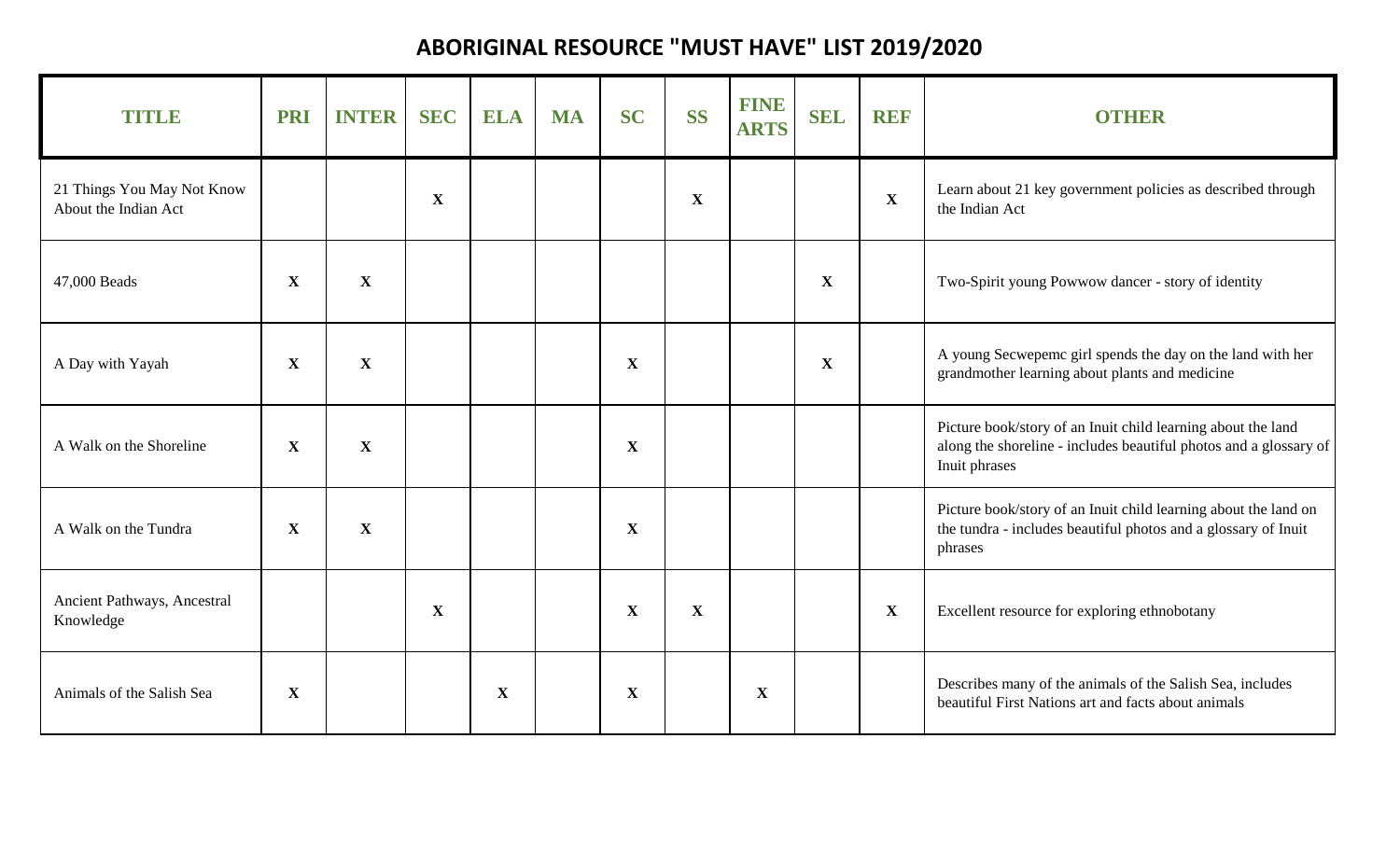| Awasis and the World-Famous<br><b>Bannock</b>                                                   | $\mathbf X$ |              | $\mathbf X$ |              | $\mathbf X$  |  |              | Picture book about a young Cree boy who drops his<br>Grandmother's famous bannock. His animals friends give him<br>ingredients to make it again. Recipe and Cree language<br>included |
|-------------------------------------------------------------------------------------------------|-------------|--------------|-------------|--------------|--------------|--|--------------|---------------------------------------------------------------------------------------------------------------------------------------------------------------------------------------|
| Black Bear, Red Fox: Colours in<br>Cree                                                         | $\mathbf X$ |              | $\mathbf X$ |              | $\mathbf X$  |  |              | Animal board book using Cree words with pronunciation chart                                                                                                                           |
| Canoe Kids, Volume 1                                                                            |             | $\mathbf{X}$ |             | $\mathbf{X}$ | $\mathbf{X}$ |  | $\mathbf{X}$ | Excellent magazine! Features: Great Spirit Island People of the<br>three fires, Cheemaun, The Birch Bark Canoe                                                                        |
| Canoe Kids, Volume 2                                                                            |             | $\mathbf X$  |             | $\mathbf X$  | $\mathbf{X}$ |  | $\mathbf{X}$ | Excellent magazine! Features: The Haida, people of Haida<br>Gwaii, Tluu: Dugout Canoe, The Watchman: Tradition and<br>Culture                                                         |
| Canoe Kids, Volume 3                                                                            |             | $\mathbf X$  |             | $\mathbf X$  | $\mathbf X$  |  | $\mathbf{X}$ | V3: The Mi'kmaq of Ktaqamkuk                                                                                                                                                          |
| Celebrate Canada - When the<br>Tide Is Out                                                      | $\mathbf X$ |              | $\mathbf X$ | $\mathbf{X}$ | $\mathbf{X}$ |  |              | Coast Salish peoples have always gathered food from the ocean.<br>Find out what they harvest                                                                                          |
| <b>Community Ties: Take Action</b><br>for Reconciliation - How are we<br>connected to the land? |             | $\mathbf{X}$ |             | $\mathbf{X}$ |              |  | $\mathbf{X}$ | Scholastic book related to reconciliation - kid friendly<br>language - intro to Métis, Inuit and FN                                                                                   |
| <b>Community Ties: Take Action</b><br>for Reconciliation - What makes<br>communities strong?    |             | $\mathbf X$  |             | $\mathbf X$  | $\mathbf{X}$ |  |              | Relates to what makes a community - explores FNIM peoples<br>and reconciliation                                                                                                       |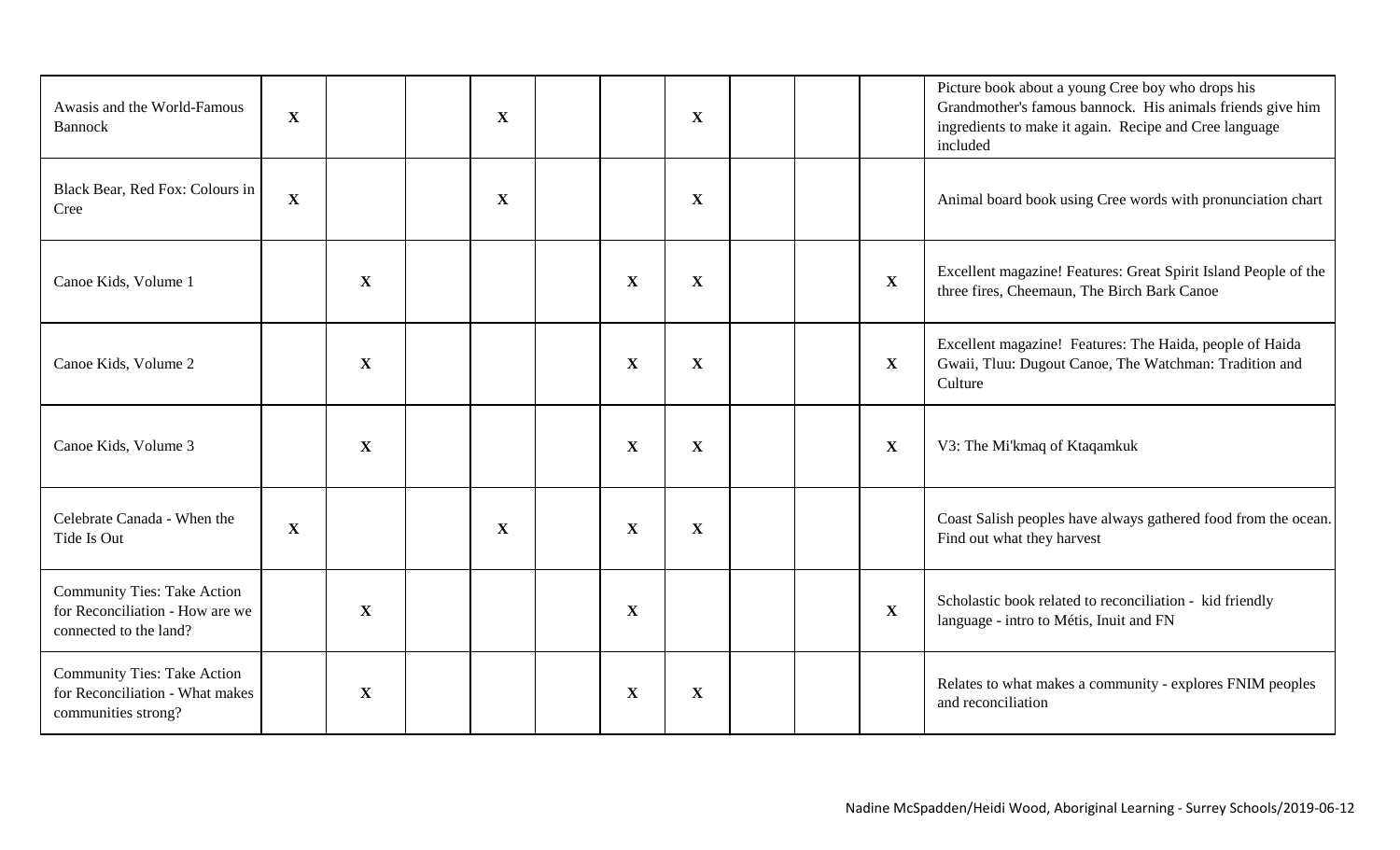| Dipnetting with Dad                                                                            | $\mathbf{X}$ | $\mathbf{X}$ |   | X           | $\mathbf X$ |   |             | $\mathbf{X}$ |             | Picture book about a young boy who is old enough to<br>participate in the salmon fishing with his family in the<br>Chilcotin/Cariboo                        |
|------------------------------------------------------------------------------------------------|--------------|--------------|---|-------------|-------------|---|-------------|--------------|-------------|-------------------------------------------------------------------------------------------------------------------------------------------------------------|
| Elements of Indigenous Style: A<br>Guide for Writing by and About<br><b>Indigenous Peoples</b> |              |              | X | $\mathbf X$ |             |   |             |              | $\mathbf X$ | Brief guide to 22 succinct Indigenous writing styles and stories<br>of Indigenous authors                                                                   |
| How Devil's Club Came to Be                                                                    |              | $\mathbf{X}$ |   |             | $\mathbf X$ | X |             |              |             | Tlingit picture book about how Raven's niece sets out to save<br>her village from a disease using devil's club - connections to<br>land, place and medicine |
| I am Dreaming of Animals of<br>the Native Northwest                                            | $\mathbf X$  |              |   |             | $\mathbf X$ |   | $\mathbf X$ |              |             | Rhyming board book using First Nations Art of the North West<br>(Musqueam)                                                                                  |
| I Know I am Precious and<br>Sacred                                                             | $\mathbf X$  |              |   | X           |             | X |             | $\mathbf X$  |             | In this picture book, grandfather explains to his granddaughter<br>what it means to be precious and sacred                                                  |
| I was Born Precious and Sacred                                                                 | $\mathbf X$  |              |   |             |             |   |             | $\mathbf X$  |             | Picture book that celebrates First Peoples                                                                                                                  |
| Indigenous Writes: A Guide to<br>First Nations, Métis and Inuit<br>Issues in Canada            |              |              |   |             |             |   |             |              | $\mathbf X$ | Teachers wanting an introduction to Canada's Indigenous<br>Peoples, this book is a great start                                                              |
| Jenneli's Dance                                                                                |              | X            |   |             |             |   | X           | X            |             | Jenneli learns about the Métis Red River Jig from her Grandma<br>focus on low self-esteem and cultural pride                                                |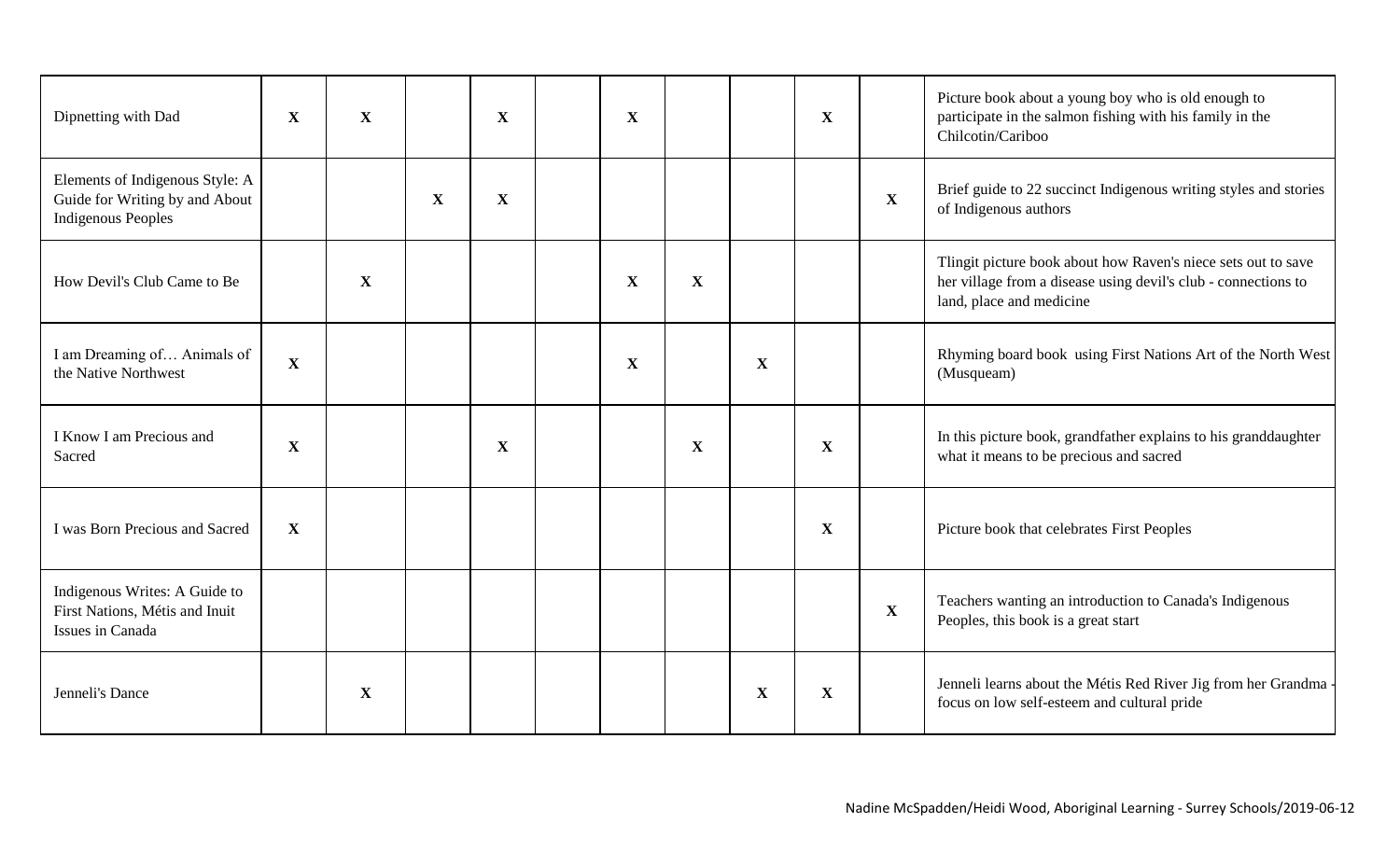| <b>Lessons from Mother Earth</b>                                          | $\mathbf X$  | $\mathbf X$ |              |              |             | $\mathbf X$ |             |              |             | Picture book - a young girl goes out with her grandmother to<br>learn about Mother Nature's garden                             |
|---------------------------------------------------------------------------|--------------|-------------|--------------|--------------|-------------|-------------|-------------|--------------|-------------|--------------------------------------------------------------------------------------------------------------------------------|
| Let's Go: A Harvest Story                                                 | X            | $\mathbf X$ | $\mathbf{X}$ |              |             |             | $\mathbf X$ |              |             | Picture book that connects TEKW with the connection to land,<br>place, resources and ethnobotany                               |
| Little You                                                                | X            |             |              | $\mathbf{X}$ |             |             |             | $\mathbf{X}$ |             | Rhyming board book about identity                                                                                              |
| Loose Parts 3: Inspiring<br><b>Culturally Sustainable</b><br>Environments |              |             |              |              |             |             |             |              | $\mathbf X$ | Loose Parts 3 contains inspiration and guidance on how to<br>create early childhood environments that are culturally sensitive |
| Mathology - A Family Cookout                                              | $\mathbf X$  |             |              |              | $\mathbf X$ |             |             |              |             | Join a Dené family at their cookout campsite. Find out what<br>makes this a special day. Use barcode to have story read aloud  |
| Mathology - Acorns for Wilaiya                                            | $\mathbf X$  |             |              |              | $\mathbf X$ |             |             |              |             | Wilaiya learns to count numbers while visiting the park with<br>Grandmother - Use barcode to have story read aloud             |
| Mathology - Back to Batoche                                               | $\mathbf X$  |             |              |              | $\mathbf X$ |             |             |              |             | A family enjoys many different activities at the Back to<br>Batoche Métis Festival - Use barcode to have story read aloud      |
| Mathology - Calla's Jingle Dress                                          | $\mathbf{X}$ |             |              |              | $\mathbf X$ |             |             |              |             | Calla and Grandmother enjoy making Calla's first jingle dress.<br>Use barcode to have story read aloud                         |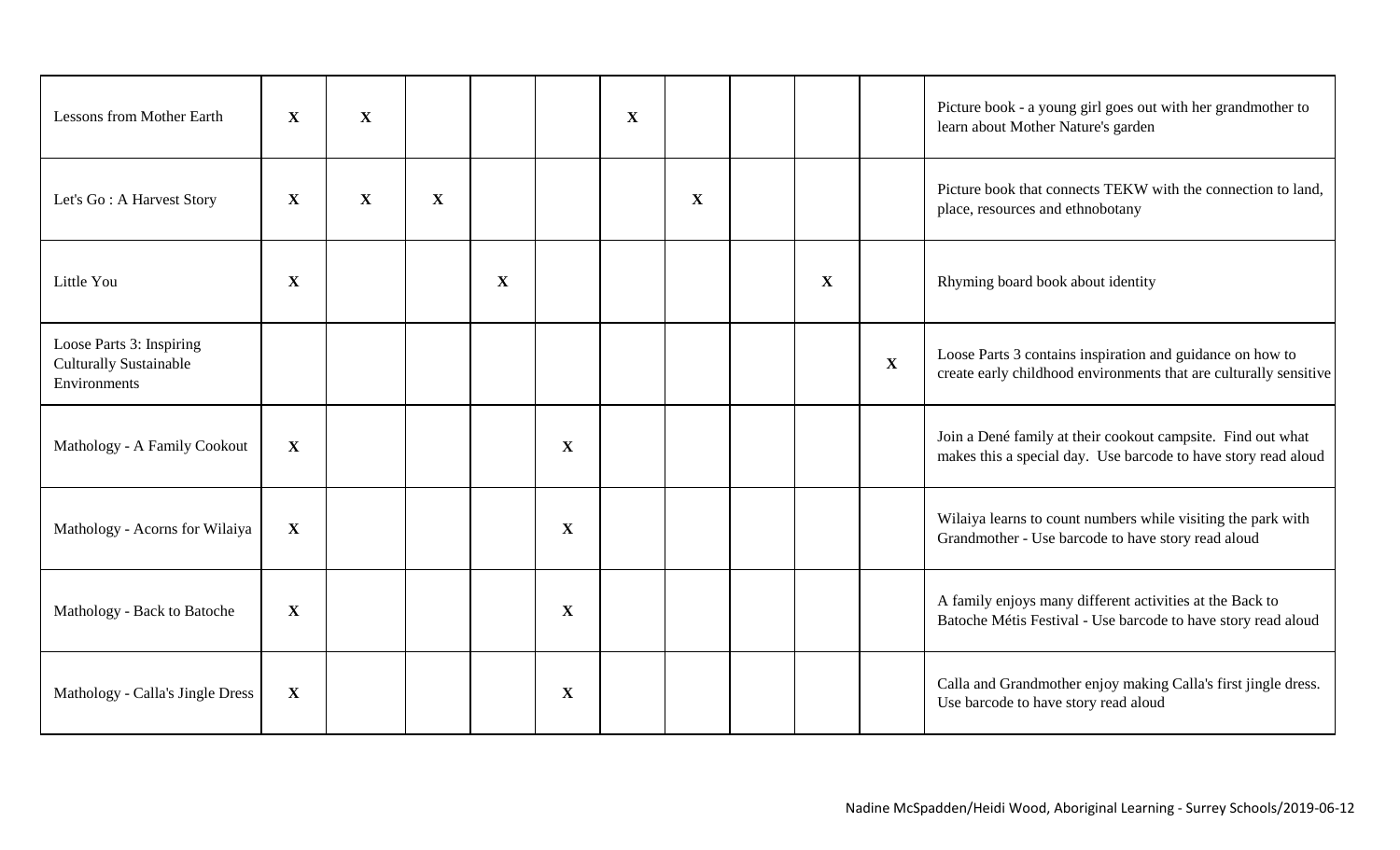| Mathology - Canada's Oldest<br>Sport                        | X           |   |             |             | $\mathbf X$  |             |   |             | Mom takes her kids to a lacrosse game - pride in the game as it<br>was first played by First Nations peoples                                                 |
|-------------------------------------------------------------|-------------|---|-------------|-------------|--------------|-------------|---|-------------|--------------------------------------------------------------------------------------------------------------------------------------------------------------|
| Mathology - Let's Play Waltes -<br>traditional Mi'kmaq Game | $\mathbf X$ |   |             |             | $\mathbf X$  |             |   |             | Callie has lots of fun learning to play a traditional Mi'kmaq<br>game with her grandmother. Use barcode to have story read<br>aloud                          |
| Mathology - Memory Book                                     | X           |   |             |             | $\mathbf X$  |             |   |             | A collection of photos helps Art remember the good times he<br>had with his aunty - fishing, camping, berry picking. Use<br>barcode to have story read aloud |
| Mathology - We Can Bead                                     | $\mathbf X$ |   |             |             | $\mathbf{X}$ |             |   |             | Grandmother teaches her grandson how to bead and the origins<br>of beads. Use barcode to have story read aloud                                               |
| Métis Christmas Mittens                                     |             | X |             | $\mathbf X$ |              | X           |   | X           | Beautiful picture book. The Métis often didn't have money to<br>buy expensive presents, but instead made practical items with<br>much love                   |
| Missing Nimâmâ                                              |             |   | $\mathbf X$ | $\mathbf X$ |              | $\mathbf X$ |   | $\mathbf X$ | Mature picture book that shares the story of one girl who is<br>missing her mother - recognizes the challenges faced through<br>the MMIW                     |
| Moonshot - vol. 1 & 2                                       |             |   | $\mathbf X$ | $\mathbf X$ |              |             |   |             | Indigenous comic collection - has some mature content                                                                                                        |
| My First Métis Lobstick                                     |             | X |             | $\mathbf X$ |              | X           | X |             | Beautiful picture book about the focusing on a Métis family's<br>preparations for a lobstick celebration and feast in the boreal<br>forest. Includes CD      |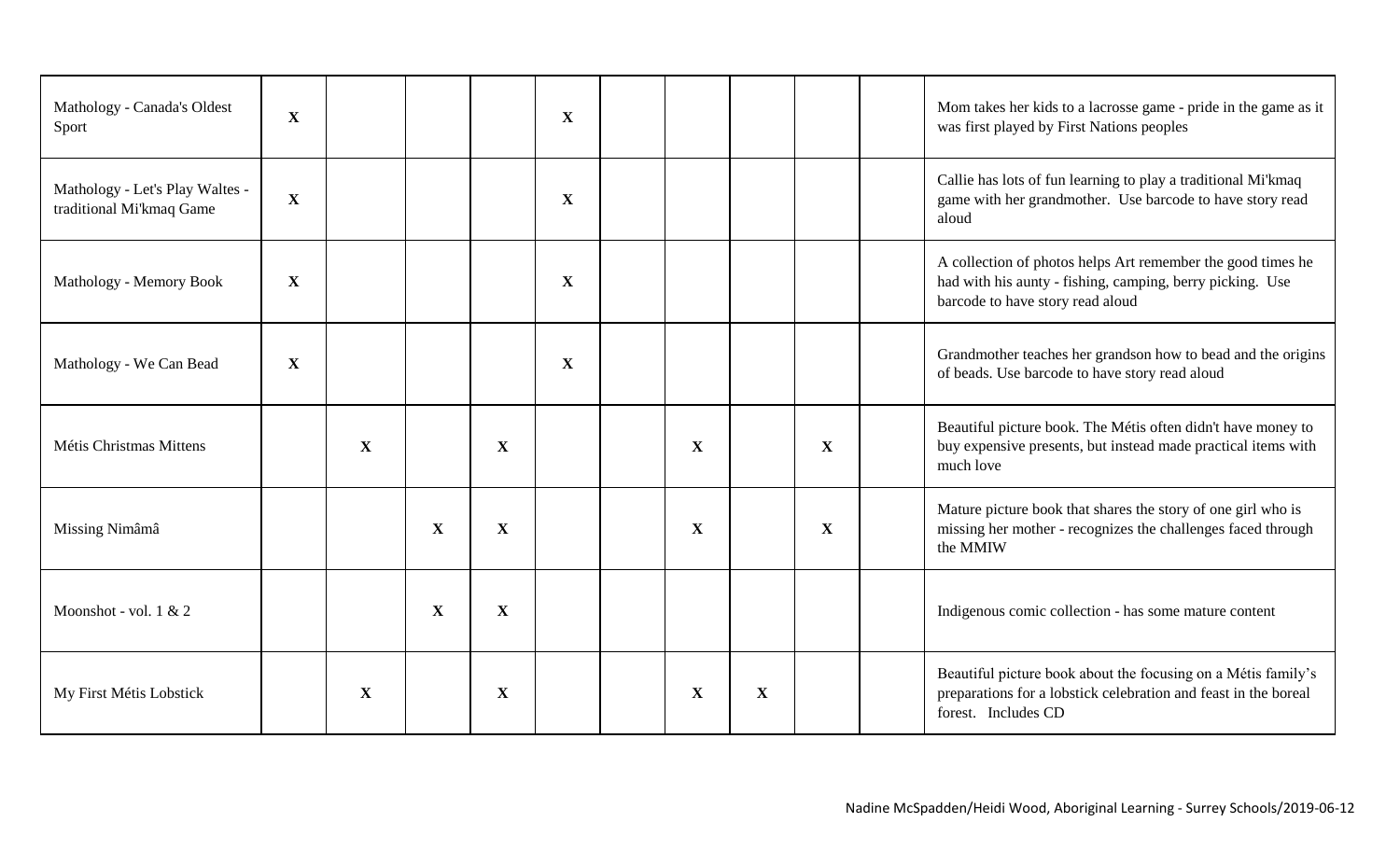| My Heart Fills with Happiness                                            | X           |             |             | $\mathbf X$ |             |              |              |              | $\mathbf{X}$ |              | Board book that explores First Peoples identity                                                                                                                         |
|--------------------------------------------------------------------------|-------------|-------------|-------------|-------------|-------------|--------------|--------------|--------------|--------------|--------------|-------------------------------------------------------------------------------------------------------------------------------------------------------------------------|
| Nowhere Else on Earth:<br>Standing Tall for the Great Bear<br>Rainforest |             | $\mathbf X$ | X           |             |             | $\mathbf{X}$ | $\mathbf{X}$ |              |              | $\mathbf{X}$ | Stories and history of the Great Bear Rainforest - beautiful<br>companion to the Great Bear Sea curriculum - connecting land,<br>place and identity                     |
| One Eagle Soaring                                                        | $\mathbf X$ |             |             |             | $\mathbf X$ |              |              | $\mathbf{X}$ |              |              | Counting board book - K/1, using four-legged, finned and<br>winged creatures (art by Roy Henry Vickers)                                                                 |
| Owls & Loons                                                             | X           |             |             | $\mathbf X$ |             | $\mathbf{X}$ |              | $\mathbf{X}$ |              |              | Inuit board book - K/1, uses Cape Dorset images of owls and<br>loons                                                                                                    |
| <b>Pacific Northwest Plant</b><br>Knowledge Cards                        |             | $\mathbf X$ | $\mathbf X$ |             |             | $\mathbf{X}$ | $\mathbf{X}$ |              |              | $\mathbf{X}$ | Plant cards provides numerous local examples of plants and<br>what part of the plants are used as medicines. Also includes<br>names in three local indigenous languages |
| Peace Dancer (4th in a series)                                           |             | X           |             | $\mathbf X$ |             |              | $\mathbf{X}$ | X            |              |              | Beautifully illustrated picture book about Tsimshian children<br>disrespecting crow and the consequences                                                                |
| Pepere Played the Fiddle                                                 | $\mathbf X$ |             |             | $\mathbf X$ |             |              |              | $\mathbf{X}$ |              |              | Readers learn about the importance of the fiddle and music in<br>relation to the Métis peoples                                                                          |
| P'ésk'a and the First Salmon<br>Ceremony                                 |             | 3, X        |             | X           |             |              | X            |              |              |              | Relates to the Salmon Ceremony and the St'ailes people                                                                                                                  |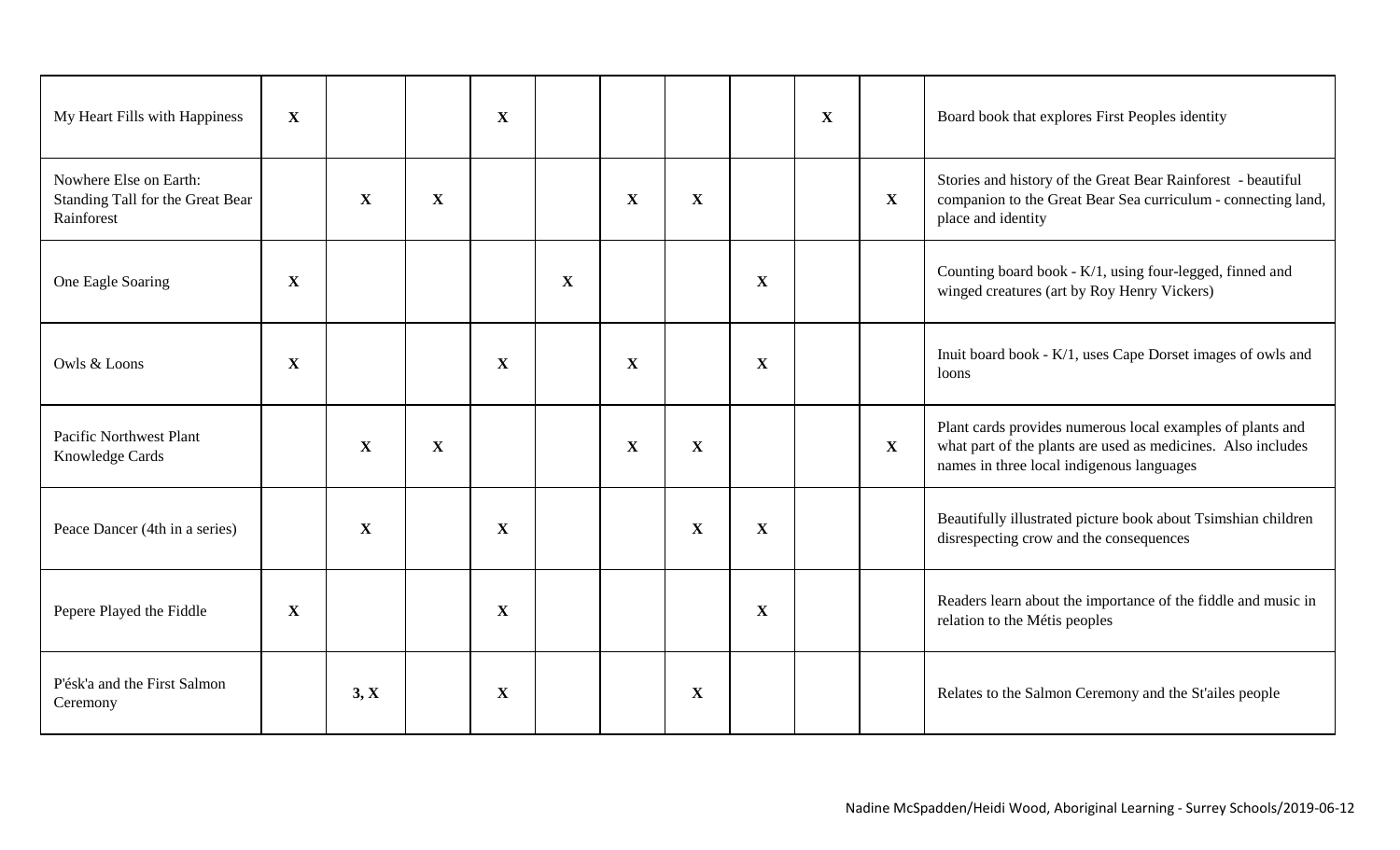| Potlatch as Pedagogy: Learning<br><b>Through Ceremony</b>                  |             |              |             |             |              |              |             | $\mathbf{X}$ | Inspired by Haida ceremonial practice, father and daughter<br>present a model for learning that is holistic, relational, practical,<br>and continuous      |
|----------------------------------------------------------------------------|-------------|--------------|-------------|-------------|--------------|--------------|-------------|--------------|------------------------------------------------------------------------------------------------------------------------------------------------------------|
| Powwow Dancing with Family                                                 | $\mathbf X$ | $\mathbf{X}$ |             | $\mathbf X$ |              | X            | X           |              | Written from a powwow dancer - explains protocols - regalia<br>and more                                                                                    |
| Raven's Feast                                                              | $\mathbf X$ | $\mathbf X$  |             | $\mathbf X$ |              |              |             |              | Raven finds himself very lonely so hosts a feast for the two-<br>legged (Haida Story)                                                                      |
| RBC Museum Handbook - Plant<br>Technology of First Peoples in<br><b>BC</b> |             |              | $\mathbf X$ |             | $\mathbf{X}$ |              |             | $\mathbf{X}$ | Focuses on plants that provide heat, shelter, transportation,<br>clothing, tools, nets, ropes, and containers                                              |
| Red Parka Mary                                                             | X           | $\mathbf{X}$ |             | X           |              |              | $\mathbf X$ |              | A young boy connects and becomes to cherish their friendship                                                                                               |
| <b>Righting Canada's Wrongs:</b><br><b>Residential Schools</b>             |             |              | $\mathbf X$ |             |              | $\mathbf X$  |             | $\mathbf{X}$ | This book explores the devastating impact on Canada's<br>Indigenous Peoples and the Truth and Reconciliation<br>Commission's Findings and Calls for Action |
| Road Allowance Kitten                                                      |             | $\mathbf{X}$ |             |             |              | $\mathbf{X}$ |             |              | This story introduces the history of the Road Allowance which<br>greatly affected the Métis. Includes CD                                                   |
| Shanyaak'utlaax: Salmon Boy                                                |             | X            | $\mathbf X$ |             | $\mathbf X$  | $\mathbf X$  | $\mathbf X$ |              | Tlingit picture book that teaches what happens when a little boy<br>offends the Salmon People - explores identity                                          |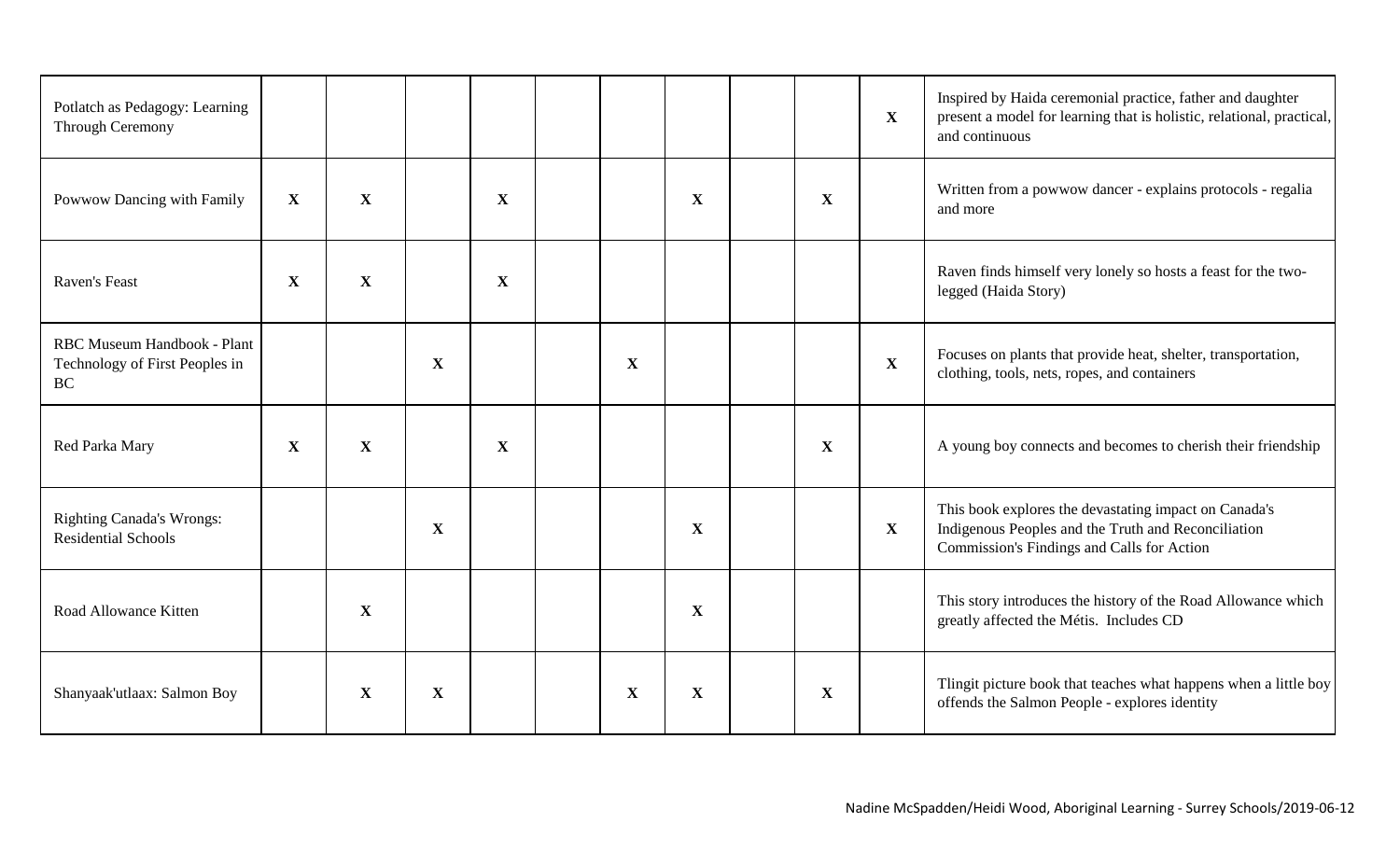| Sleds and Toboggans                                           | $\mathbf X$ |             | $\mathbf X$ |             | $\mathbf X$ |             |              | Learn about the Inuit and their use of sleds and toboggans                                                                                                                                                                            |
|---------------------------------------------------------------|-------------|-------------|-------------|-------------|-------------|-------------|--------------|---------------------------------------------------------------------------------------------------------------------------------------------------------------------------------------------------------------------------------------|
| Sometimes I Feel Like a Fox                                   | $\mathbf X$ | $\mathbf X$ |             |             | $\mathbf X$ | $\mathbf X$ |              | Relates to identity and is based on the Anishinabe animal<br>totems                                                                                                                                                                   |
| Speaking Our Truth                                            |             |             |             |             | X           |             | $\mathbf{X}$ | This book is a good introduction reference book for teachers<br>wanting to understand the impact of IRS and the importance of<br>reconciliation                                                                                       |
| Spirit Bear                                                   | $\mathbf X$ |             | $\mathbf X$ | $\mathbf X$ | X           |             |              | Picture book related to the Gitga'at First Nation story of spirit<br>bear                                                                                                                                                             |
| Spirit Bear: Fishing for<br>Knowledge, Catching Dreams        |             | X           | $\mathbf X$ |             | $\mathbf X$ | $\mathbf X$ |              | Picture book about Little Spirit Bear's adventure as he learns<br>about Shannen's Dream of safe and comfy schools for every<br>First Nations student - based on a true story of Shannen<br>Koostachin                                 |
| Stolen Words                                                  |             | $\mathbf X$ | X           |             | X           | $\mathbf X$ |              | Grandfather recalls losing his words after being sent to IRS.<br>His granddaughter helps him find his words through a Cree<br>dictionary she gets at school                                                                           |
| Strong Stories - Granny and I<br><b>Get Traditional Names</b> |             | 3, X        | $\mathbf X$ |             | X           |             |              | Beautiful story that talks about the protocols involved in getting<br>a traditional name from a Coast Salish perspective                                                                                                              |
| Strong Stories -<br>Kwakwaka'wakw Series (8 titles)           |             | 3, X        |             |             |             |             |              | A Kwakwaka'wakw Potlatch; The Cedar Tree Our Culture, Our<br>tree; Traditional Berry Picking; Button Blankets; Hereditary<br>Chiefs and Matriarchs, Our Traditional Medicines; Planning a<br>Potlatch; Strength Our "Ways of Knowing" |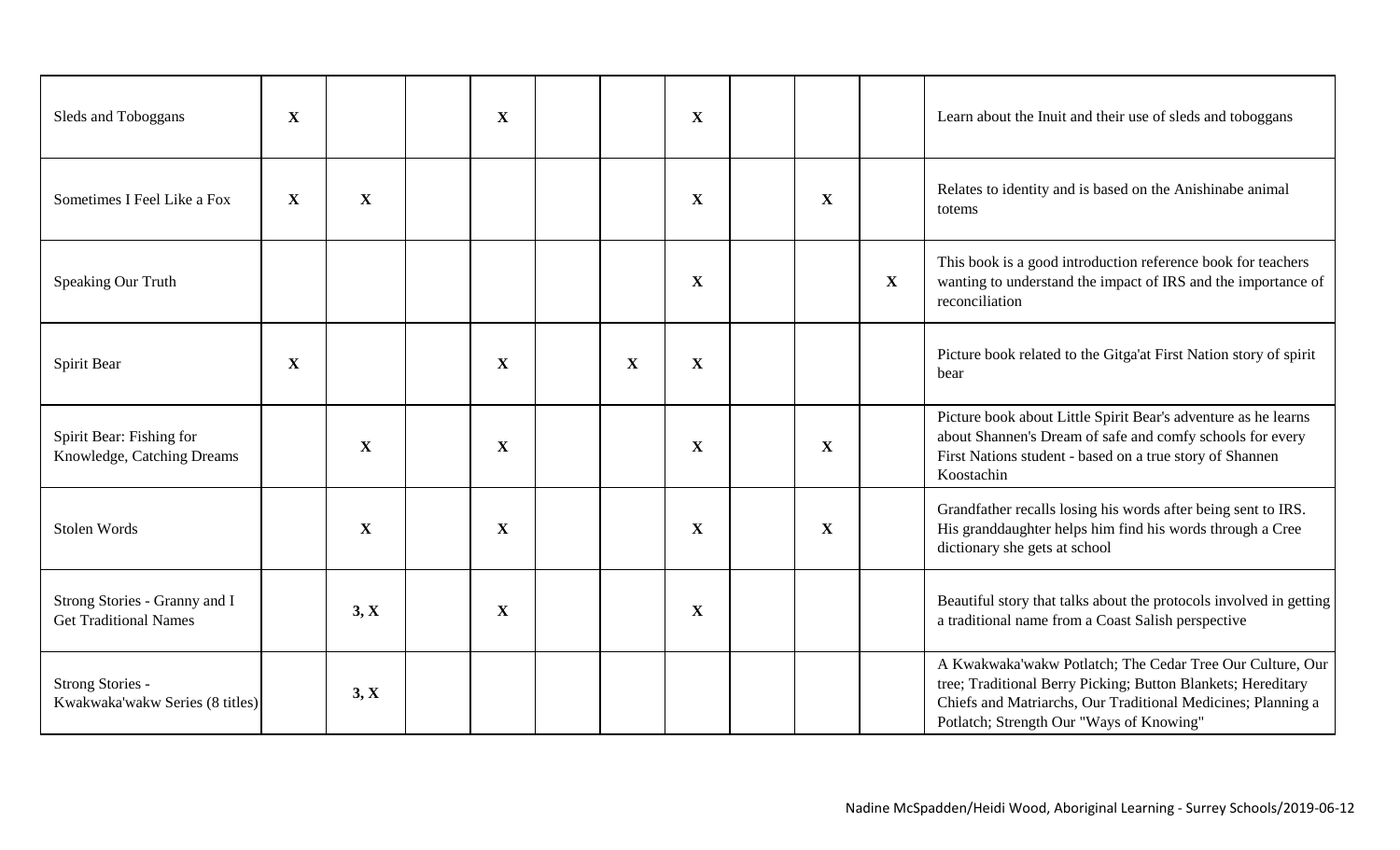| Strong Stories - The Cedar Tree-<br>The Heart of our People                                                                   |             | 3, X        | $\mathbf X$ | $\mathbf X$ | $\mathbf{X}$ |             |              | Learn about the importance of the cedar tree to the culture and<br>history of Coast Salish people         |
|-------------------------------------------------------------------------------------------------------------------------------|-------------|-------------|-------------|-------------|--------------|-------------|--------------|-----------------------------------------------------------------------------------------------------------|
| Sukaq and the Raven                                                                                                           |             | $\mathbf X$ |             | $\mathbf X$ |              |             |              | Inuit story of how the raven created the world                                                            |
| Sweetest Kulu                                                                                                                 | $\mathbf X$ |             | $\mathbf X$ |             |              |             |              | Inuit bedtime poem                                                                                        |
| The Art of Land-Based Early<br>Learning: Vol. I The Emergence<br>of Natural Materials and<br><b>Ecological Connections</b>    |             |             |             |             |              |             | $\mathbf X$  | Outstanding teacher reference for connecting natural materials<br>and ecology for early learning          |
| The Art of Land-Based Early<br>Learning: Vol. II The Emergence<br>of the Artist, Artwork, and<br><b>Community Connections</b> |             |             |             |             |              |             | $\mathbf{X}$ | Outstanding teacher reference exploring the emergence of the<br>artist, artwork and community connections |
| The Bannock Book                                                                                                              | $\mathbf X$ |             |             |             | $\mathbf X$  |             |              | Book includes two recipes for Bannock - relates to healthy<br>eating                                      |
| The Canoe He Called Loo Taas                                                                                                  | $\mathbf X$ |             |             | $\mathbf X$ | $\mathbf{X}$ |             |              | Picture book telling the story of Bill Reid's Loo Taas canoe<br>(Wave Eater)                              |
| The Chilkat Blanket                                                                                                           |             | $\mathbf X$ |             |             | $\mathbf X$  | $\mathbf X$ |              | Tlingit girl needs to use her knowledge of the land and animals<br>to help her. Relates to Tlingit Tribe  |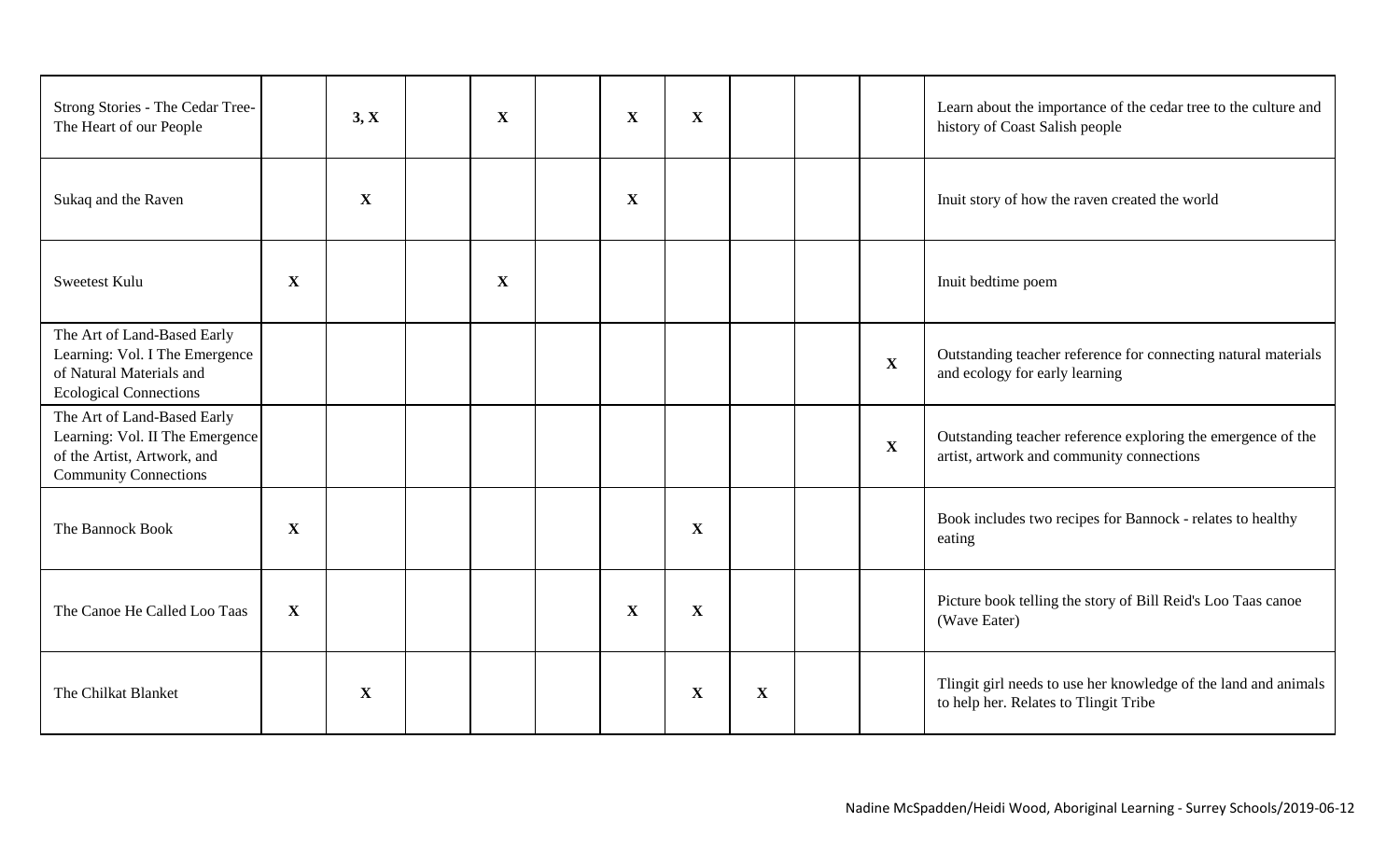| The Diamond Willow Walking<br><b>Stick</b>                                                                   |             | $\mathbf{X}$ |              | $\mathbf{X}$ |             | X            | $\mathbf{X}$ |              |              | Métis story - A Traditional Métis Story About Generosity                                                                                             |
|--------------------------------------------------------------------------------------------------------------|-------------|--------------|--------------|--------------|-------------|--------------|--------------|--------------|--------------|------------------------------------------------------------------------------------------------------------------------------------------------------|
| The Eagle's Path                                                                                             |             | X            |              |              |             | X            |              | X            |              | This story addresses Two-Spirit identity and the cultural<br>identity of a young Mohawk as she is taught the value of<br>honesty, wisdom and courage |
| The Flora and Fauna of Coastal<br><b>British Columbia</b>                                                    |             |              | $\mathbf X$  |              | $\mathbf X$ |              |              |              | $\mathbf{X}$ | Excellent resource for exploring ethnobotany - pictures are<br>clear! includes description, etymology and habitat                                    |
| The Giving Tree: A Retelling of<br>a Traditional Métis Story                                                 | $\mathbf X$ | $\mathbf X$  |              | $\mathbf{X}$ |             | $\mathbf X$  | X            |              |              | Métis story - relates to Métis values (chart included) Beautiful<br>traditional story. Art is inspiring                                              |
| The Great Bear Sea: Exploring<br>the Marine Life of a Pacific<br>Paradise                                    |             | X            | $\mathbf{X}$ |              | $\mathbf X$ | X            |              |              | $\mathbf{X}$ | A reference guide and stories that share the history and<br>connection of the Great Bear Sea - great companion to the Great<br>Bear Sea curriculum   |
| The Journey Forward: A novella<br>on Reconciliation (When We<br>Play our Drums, they Sing; Lucy<br>$&$ Lola) |             | $\mathbf X$  | $\mathbf{X}$ | $\mathbf{X}$ |             | $\mathbf{X}$ |              | $\mathbf{X}$ |              | Two beautiful stories about reconciliation from the lens of First<br>Nations children $-$ Gr. 6+ (some mature content in one story)                  |
| The Legend of Lightning and<br>Thunder                                                                       |             | $\mathbf X$  |              | X            |             | $\mathbf{X}$ |              |              |              | Inuit story passed down through different generations of how<br>lightning and thunder were created                                                   |
| The Mask That Sang                                                                                           |             | $\mathbf X$  | X            | $\mathbf X$  |             | $\mathbf{X}$ |              |              |              | Story of reconciliation, identity, overcoming bullying and<br>stereotypes - beautiful read                                                           |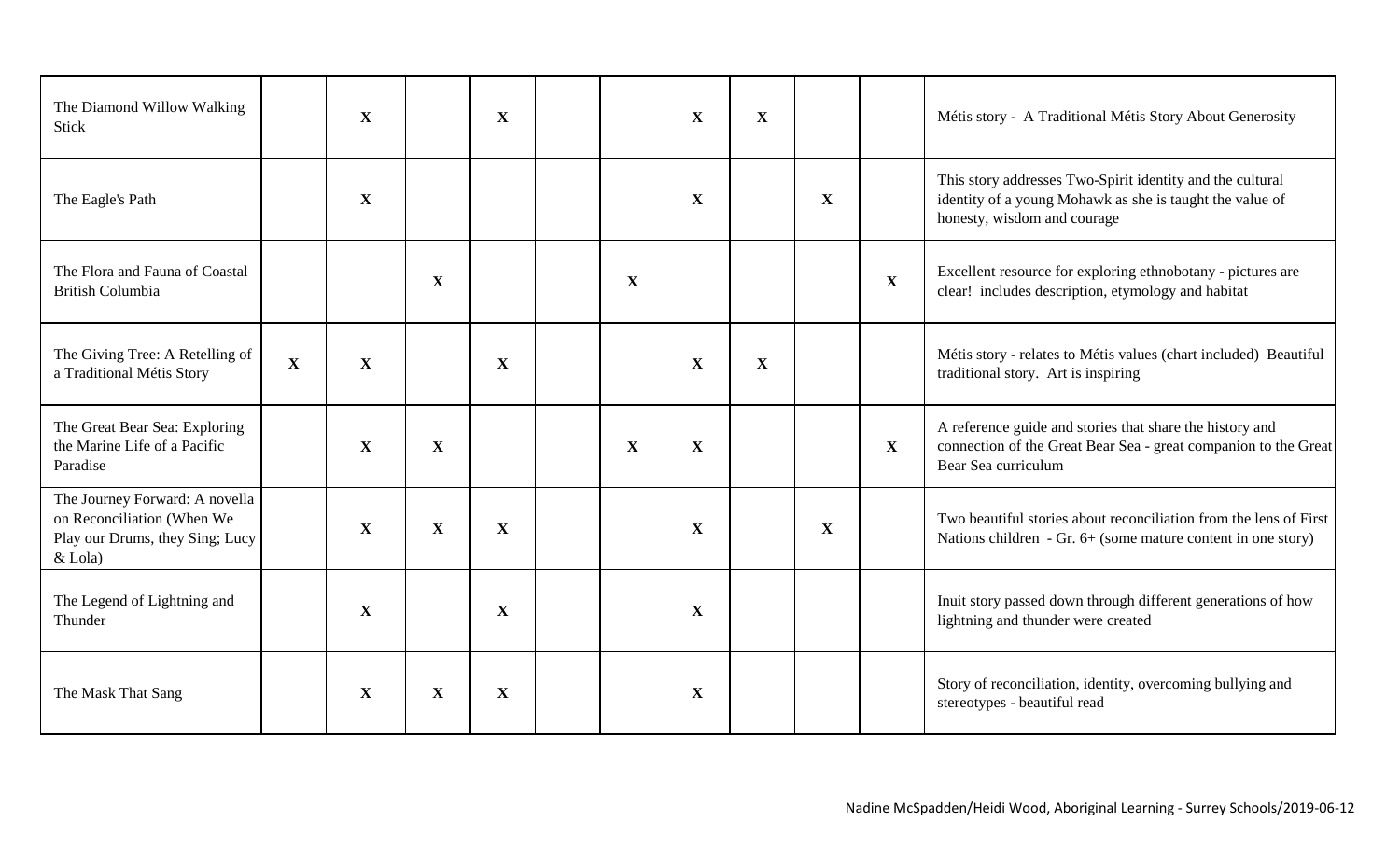| The Night Sky                                               |             | $\mathbf X$  |              | $\mathbf X$ | $\mathbf X$  | $\mathbf X$  |              |              | FNIM elders share many stories of the beautiful night sky.<br>Find out what some stories tell us                                                                                      |
|-------------------------------------------------------------|-------------|--------------|--------------|-------------|--------------|--------------|--------------|--------------|---------------------------------------------------------------------------------------------------------------------------------------------------------------------------------------|
| The Orange Shirt Story                                      |             | $\mathbf X$  |              | X           |              |              |              |              | This is the story of Phyllis Webstad and how Orange Shirt Day<br>came to be                                                                                                           |
| The Origin of Day and Night                                 |             | 3, X         |              | $\mathbf X$ |              | $\mathbf{X}$ |              |              | Origin of day and night - Inuit story                                                                                                                                                 |
| The Pow-wow                                                 | $\mathbf X$ |              |              |             |              | X            | $\mathbf{X}$ |              | Picture book about a young powwow dancer in Saskatchewan                                                                                                                              |
| The Raven and the Loon                                      |             | $\mathbf X$  |              | X           |              | X            | $\mathbf X$  |              | This picture book describes how Raven and Loon got their<br>colourings. Inuit story                                                                                                   |
| The Salmon Bears                                            |             | $\mathbf X$  | $\mathbf{X}$ |             | $\mathbf X$  | $\mathbf{X}$ |              | $\mathbf{X}$ | A reference guide and stories that explore the balance between<br>grizzly, black and spirit bears of the Great Bear Rainforest -<br>great companion for the Great Bear Sea curriculum |
| The Salmon Run                                              | X           | $\mathbf{X}$ |              |             | $\mathbf{X}$ |              |              |              | Picture book that follows the salmon journey back home to her<br>spawning grounds                                                                                                     |
| The Sea Wolves: Living Wild in<br>the Great Bear Rainforest |             | $\mathbf X$  | $\mathbf X$  |             | $\mathbf X$  | $\mathbf{X}$ |              | $\mathbf{X}$ | Reference guide and stories that depict the day to day lives of<br>the sea wolves along BC's coast in the Great Bear Rainforest                                                       |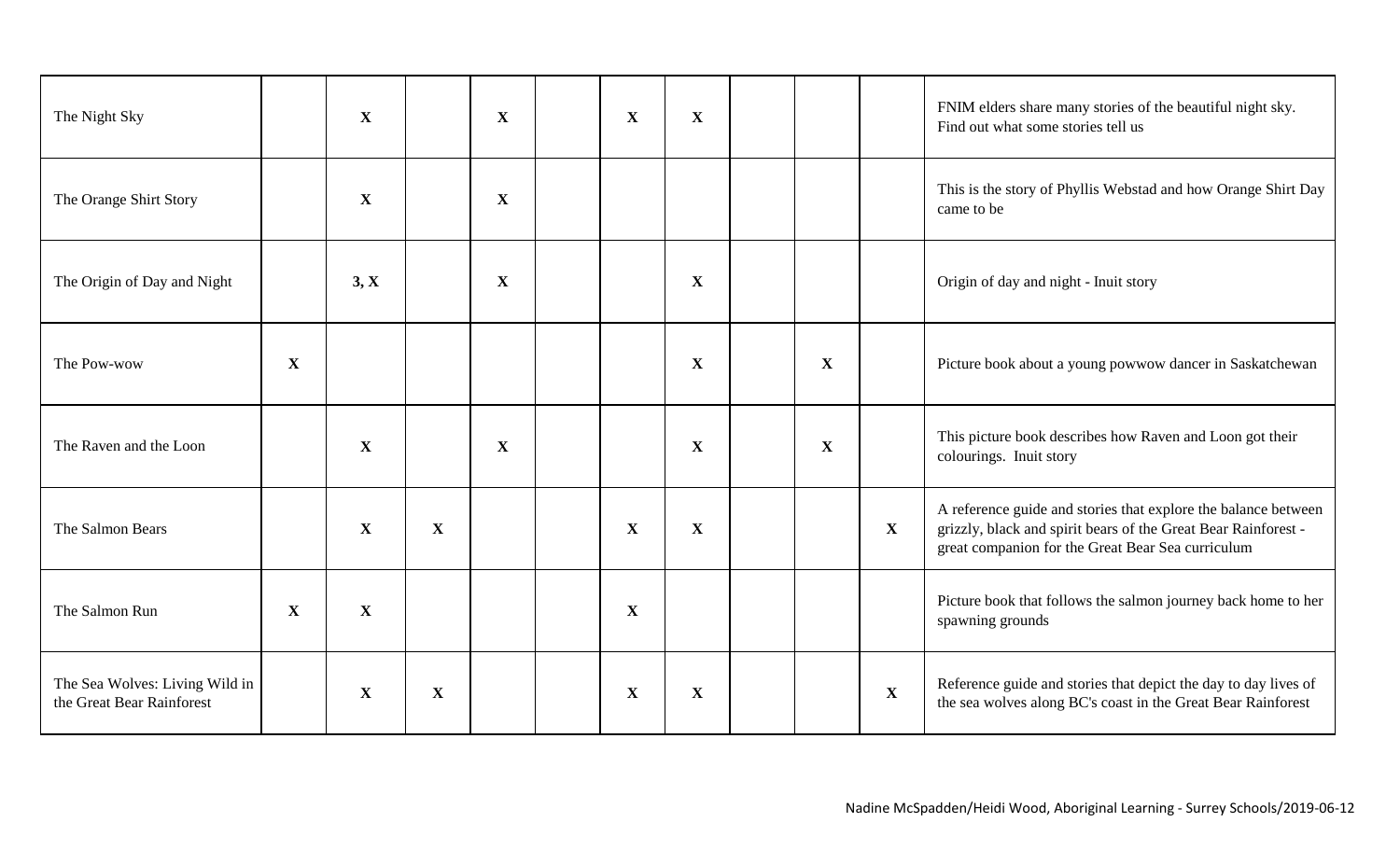| The Secret of Your Name                                |             | $\mathbf{X}$ |   | $\mathbf{X}$ |             | $\mathbf X$  |              |              | A powerful book in which David Bouchard explores his own<br>Métis identity                                                              |
|--------------------------------------------------------|-------------|--------------|---|--------------|-------------|--------------|--------------|--------------|-----------------------------------------------------------------------------------------------------------------------------------------|
| The Two Sisters                                        |             | $\mathbf{X}$ |   | X            |             | X            |              |              | Squamish story - related to the Lions mountains in North<br>Vancouver                                                                   |
| The Water Walker                                       |             | $\mathbf X$  |   | $\mathbf X$  | $\mathbf X$ | $\mathbf{X}$ | $\mathbf X$  |              | Picture book: Nokomis Josephine Mandamin, an Ojibwe<br>grandmother, walks to raise awareness of our need to protect<br>water            |
| <b>Trudy's Rock Story</b>                              | $\mathbf X$ | $\mathbf X$  |   |              |             |              | $\mathbf{X}$ |              | Trudy's grandmother taught her how to get her sad and angry<br>feelings to go. A lovely First Nations story with great<br>illustrations |
| Truth and Reconciliation in<br><b>Canadian Schools</b> |             | $\mathbf{X}$ | X |              |             | X            |              | $\mathbf{X}$ | This is a teacher resource to help plan lessons related to IRS -<br>provides practice suggestions                                       |
| Tulugaq: An oral history of<br>Ravens                  |             | 3, X         |   | $\mathbf X$  | $\mathbf X$ |              |              |              | Collection of short stories and narratives that explores Raven's<br>place in the North                                                  |
| We All Count: A book of Cree<br>numbers                | $\mathbf X$ |              |   |              |             | X            |              |              | Learn to count up to 10 in Cree - includes pronunciation guide                                                                          |
| We are all Connected Series:<br><b>Coast Salish</b>    |             | 3, X         |   |              | $\mathbf X$ | $\mathbf{X}$ |              |              | Excellent resource related to rainforests and life cycle of<br>cougars, includes story                                                  |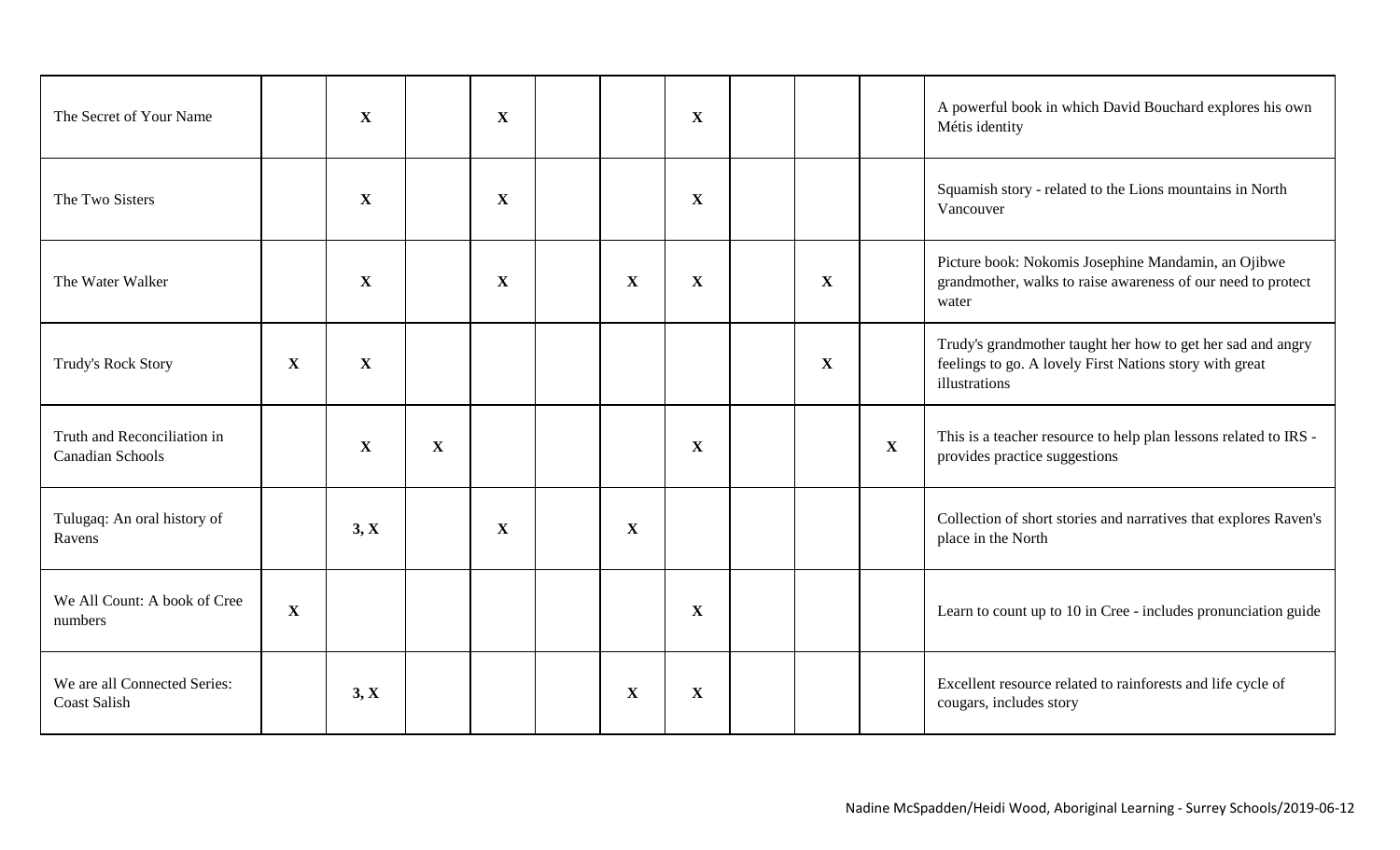| We are all Connected Series:<br>Haisla             | 3, X        |              | X            | X            |  | Excellent resource related to the life cycle of the chinook<br>salmon, includes story                    |
|----------------------------------------------------|-------------|--------------|--------------|--------------|--|----------------------------------------------------------------------------------------------------------|
| We are all Connected: Inuit                        | 3, X        |              | $\mathbf X$  | X            |  | Excellent resource related to the Tundra, and life cycle ravens,<br>includes story                       |
| We are all Connected: Lakota                       | 3, X        |              | $\mathbf{X}$ | $\mathbf{X}$ |  | Excellent resource related to mixed grasslands and life cycle of<br>bald eagles                          |
| We are all Connected: Métis                        | 3, X        |              | $\mathbf X$  | $\mathbf{X}$ |  | Excellent resource related to wetlands and life cycle of the<br>mallards                                 |
| We are all Connected: Nisga'a                      | 3, X        |              | X            | X            |  | Excellent resource related to ponds and life cycle of leopard<br>frogs - includes story                  |
| We are all Connected:<br>Nlaka'pamux               | 3, X        |              | X            | $\mathbf{X}$ |  | Excellent resource related to grasslands and life cycle of<br>rattlesnakes - includes story              |
| We are all Connected: Sto:lo                       | $\mathbf X$ | $\mathbf{X}$ | $\mathbf X$  | X            |  | Excellent resource related to forests and life cycle of black<br>bears - includes story                  |
| We are the Land: Take Action<br>for Reconciliation | $\mathbf X$ |              |              | X            |  | Scholastic - another book exploring reconciliation in relation to<br>land, importance of water, treaties |